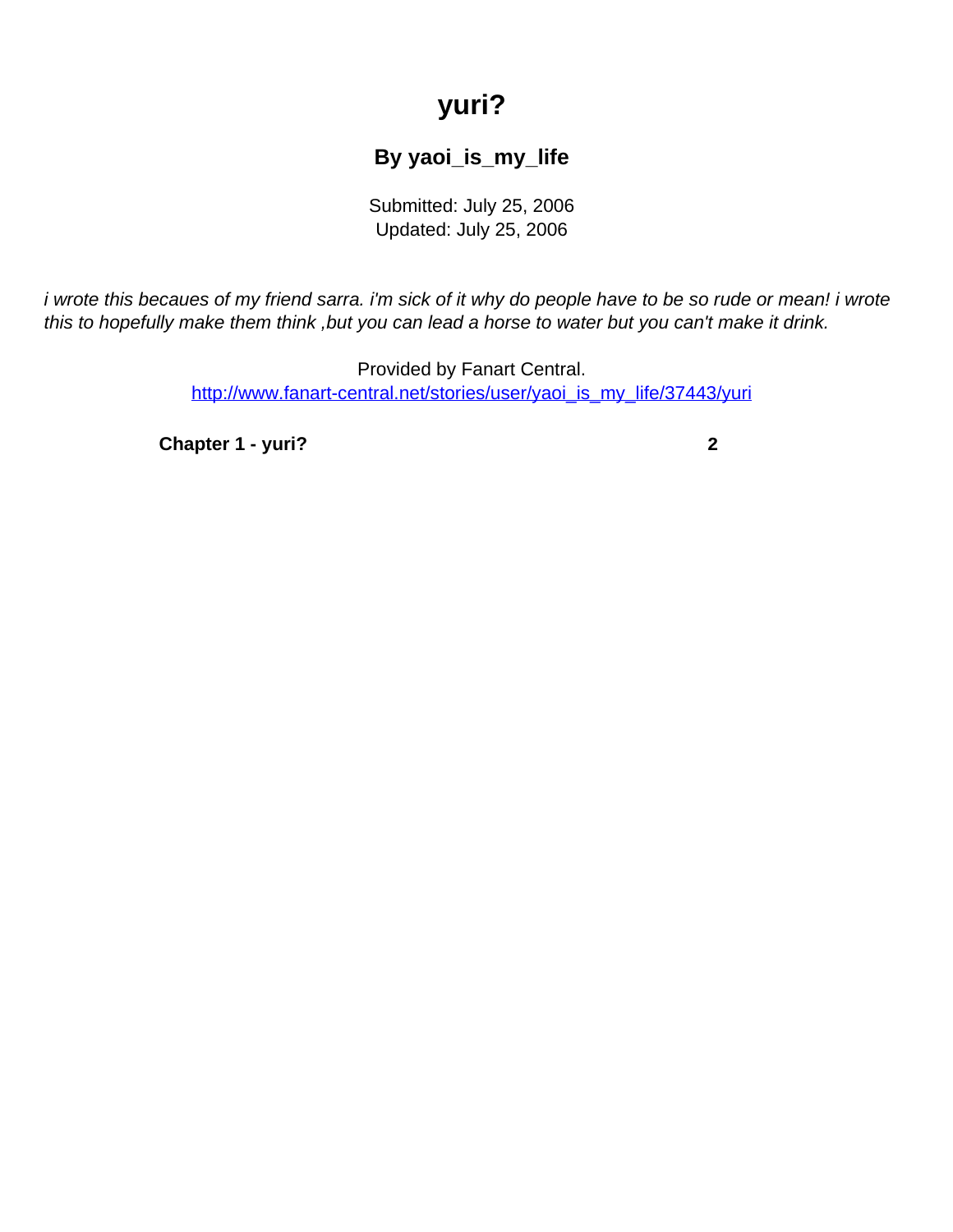## **1 - yuri?**

<span id="page-1-0"></span>Yuri?

What is it?

Just a simple sin?

Just two girls?

What do you see it as?

Something that is like a roach it must be killed quickly before it spreads to others?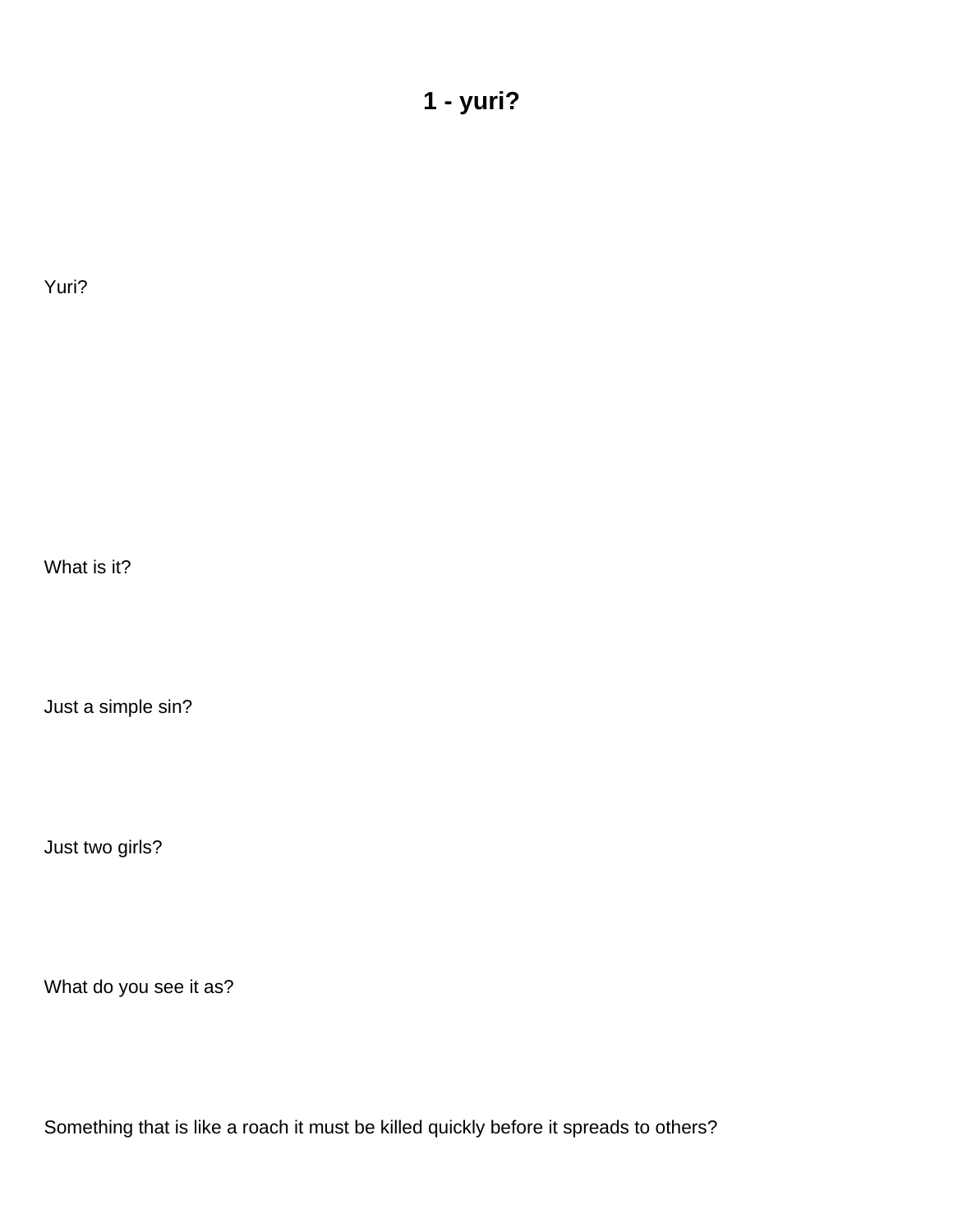When you look at two girls in love inset it the same as any couple?

Is it because of your god?

What right is he to judge?

Dose it not say in the bible I love all of my children equally no matter what?

If this is a sin can all sins before given?

Is it truly that bad to love the same sex as you love the opposite?

Is it better for two straight people to be together that are unhappy then two gay people that love each other to not be together because of society?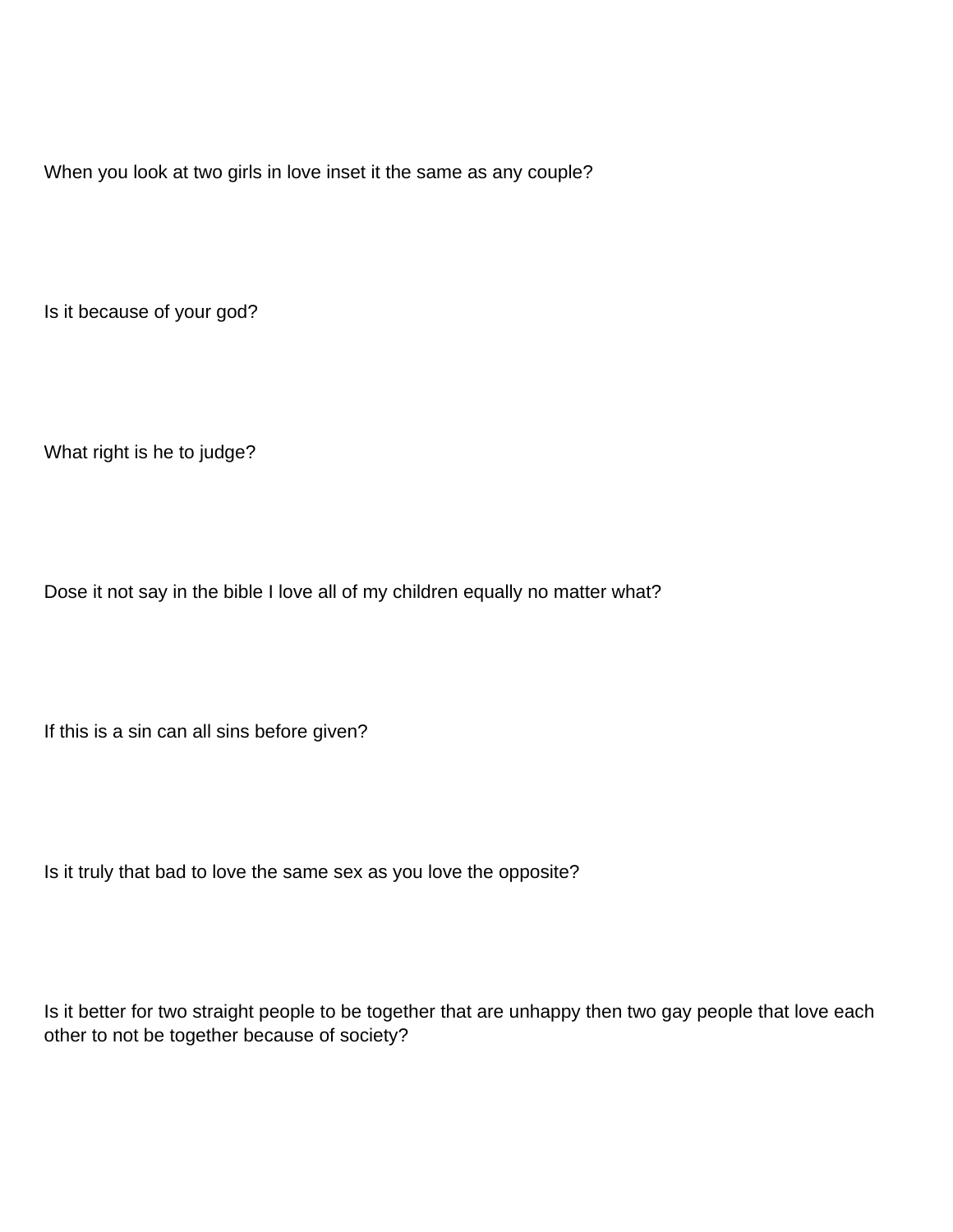Maybe you dislike this because of society?

Is that why?

Every one else hates it why shouldn t I?

Just because you disapprove dose that give you the right to hurt us in the process?

Do you really think we really can t hear you when were sitting a chair or two down?

Do you think comments like eww that s so gross two girls why do they have to be freaks?

Do you really think that doesn t hurt?

If you do then why do you continue down this path of this hate?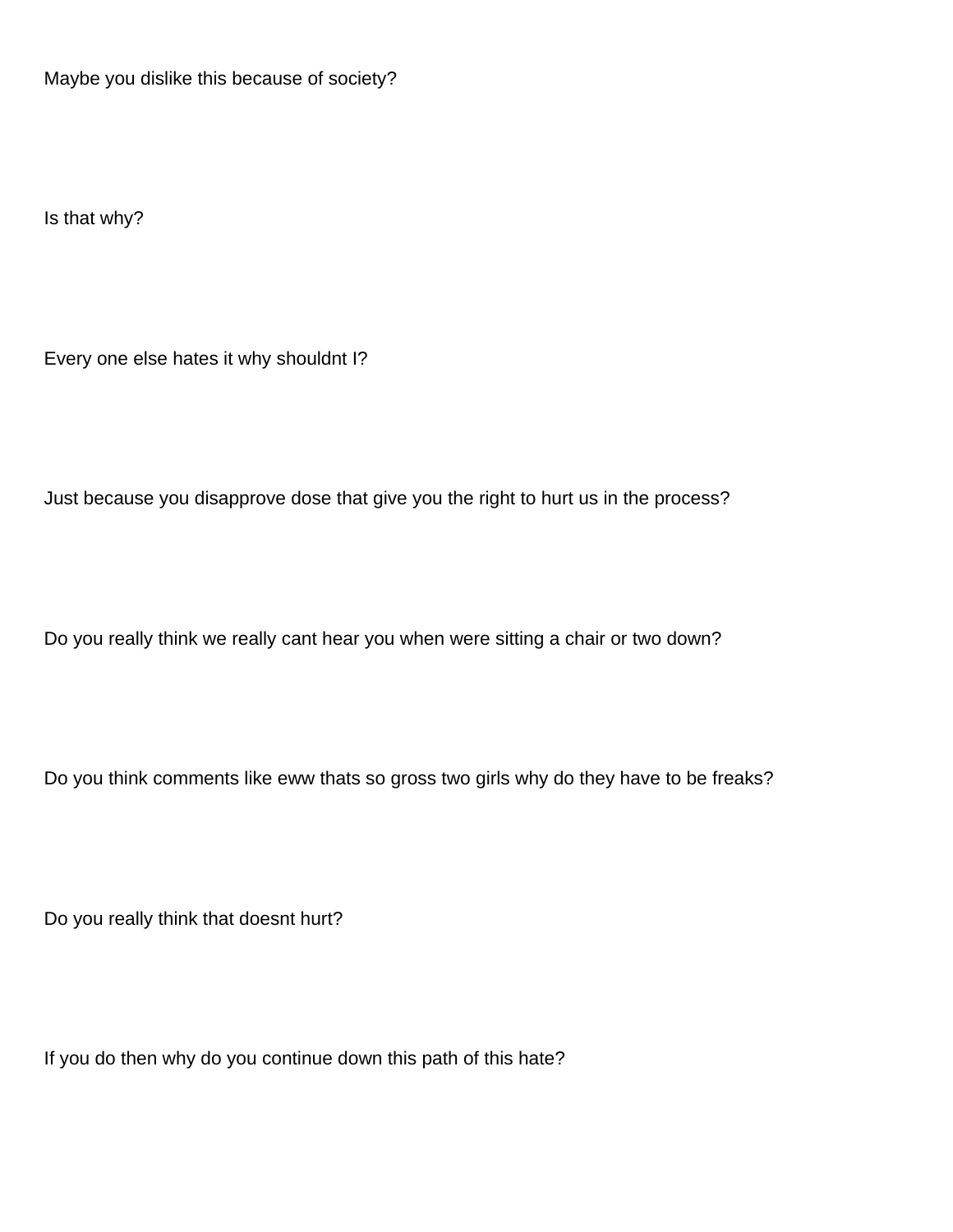I know the way you were raised right that it?

Why do you seek to blame another for the choices you make?

Are you that week?

You know people can only influence you but never make your choices?

If you re that easily influenced do you even have any opinions of you own?

Do you think I m just here to complain?

No just to get my point across WE ARE NORMAL!